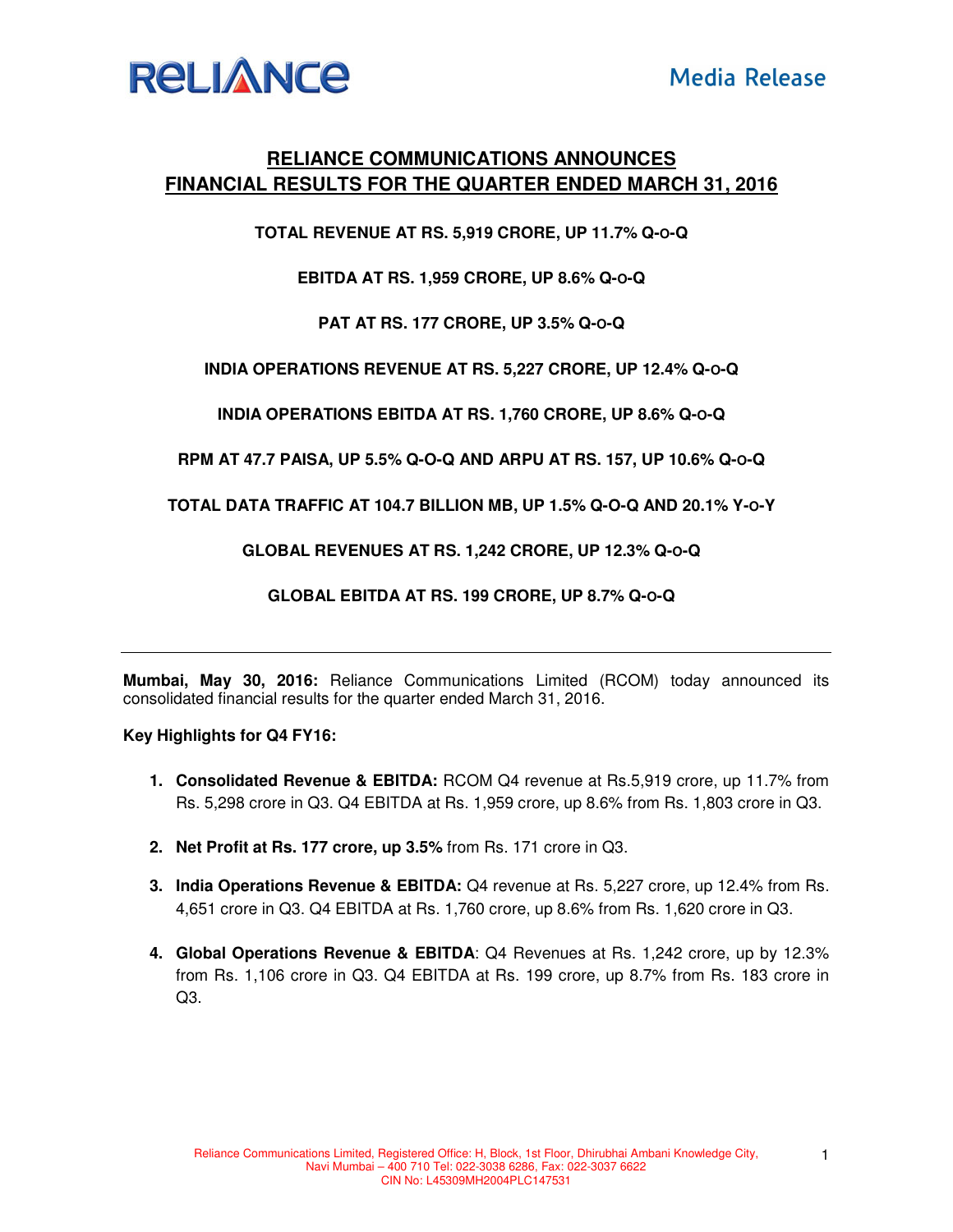

- **5. Key Performance Indicators (KPIs):** 
	- **a. RPM:** RPM at 47.7 paisa, up 5.5% Q-o-Q
	- **b. MOU:** Total MOU at 101.6 billion, up 1.2% Q-o-Q
	- **c. ARPU:** ARPU at Rs. 157, up 10.6% Q-o-Q
	- **d. Data Customers:** The total data customer base has grown 15.4% Y-o-Y to 38.9 million including 24.2 million 3G customers in Q4.
	- **e. Data Traffic:** The total data traffic at 104.7 billion MB is up 20.1% Y-o-Y. The traffic has increased due to increase in data subscribers and higher data usage per customer.

### **6. Key Developments:**

- **a. RCOM announces first consolidation in the Indian telecom sector with the acquisition of the wireless business of Sistema Shyam Teleservices Ltd.(SSTL):** We have received shareholders approval at the Court Convened Meeting held on March 8, 2016. We are currently awaiting High Court and DoT approvals, expected to be received in the next few weeks, after which we will announce the complete integration of SSTL into RCOM.
- **b. Consolidation of RCOM's wireless business and Aircel:** Based on the substantial progress made to date, the exclusivity period between RCOM and the shareholders of Aircel, Maxis Communications Berhad and Sindya Securities and Investments Private Limited, have been mutually extended until June 22, 2016. This potential combination of the Indian wireless business of RCOM and Aircel is expected to derive substantial mutual benefits of in-country consolidation, including opex and capex synergies and revenue enhancement.
- **c. Strategic partnership with Jio to offer 4G services**: Reliance Jio Infocomm Ltd ("RJIL") and RCOM signed agreements for change in spectrum allotment in 800 MHz band across 9 Circles from RCOM to RJIL, and for sharing of spectrum in 800 MHz band across 17 Circles. Access to this enhanced spectrum footprint in the 800 MHz band will complement RJIL's best-in-class LTE services rollout, providing increased network coverage and superior service quality. RCOM's customers will also benefit from access to RJIL's world class nationwide 4G LTE network under the reciprocal sharing agreements.
- **d. Launched 4G Wipod upgrade for CDMA customers at affordable prices:** We have launched offers for our customers to upgrade their CDMA dongles to 4G WiPod at affordable rates. These WiPods have the ability to connect 31 users at a time and has an inbuilt battery feature that allows users an uninterrupted high speed browsing experience.
- **e. Reliance NetBuddies unique referral program for the customers:** Reliance NetBudddies is a referral program where GSM customers can refer their friends from other networks and stand to earn data for themselves and their referred buddies. Data is used as a means for participation and conversion, as it has been seen that data usage leads to twice the ARPU versus a voice only customer. Retailers can also participate by driving this program through existing Reliance customers.

2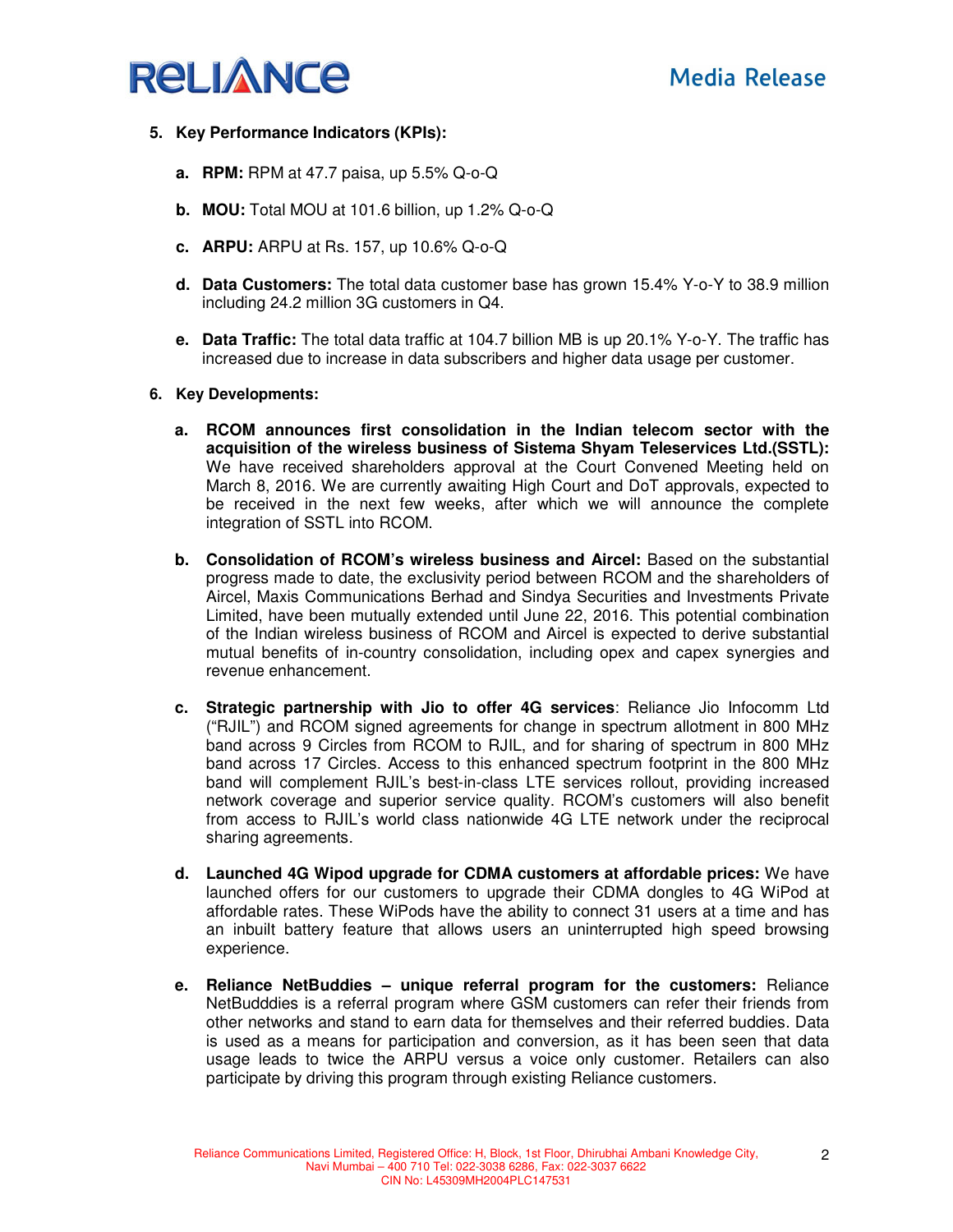# **Media Release**



- **f. Launch of 'T20 World Cup' Data Accelerator Campaign:** ICC T20 World cup was one of the biggest sports events in India. RCOM had launched "Data Recharge Accelerator Campaign" contest in which the customer got 2MB extra data for every run scored by team India & 4MB extra data in case of India winning the match. Dedicated data recharge MRPs were assigned to each circle & customers were asked to recharge with those MRPs to get extra data as per the contest benefits.
- **g. Pan India cricket contest around ICC T20 World Cup:** ICC T20 World cup was one of the biggest sports event in India. RCOM launched "Predict N Win" contest over IVR & SMS in which a customer could get match commentary, score alerts, schedules & cricket trivia during the match. Also, on participation, lucky customers got an opportunity to win daily recharges, smart phones as well as a cricket kit.
- **h. Celebrating the Festivals of India: "Valentine Day / Holi and Other regional festivals":** Valentine Day & Holi are the major festivals in Q4 other than regional festivals like Maha Shivratri, Good Friday etc. RCOM offered a one stop IVR festival portal catering for all festivals named "Hamara Desh Hamara Tyohar" in which the customer can subscribe for services like Festival stories, Songs / bhajans etc. For Holi, a dedicated WAP portal was designed from where the customer can download Imagery, Songs & Videos. Exclusive Holi movies were made live over movie section of R World.
- **i. Awarded MEF CE 2.0 Certification:** GCX & RCOM Enterprise received the prestigious MEF CE 2.0 certification for Carrier Ethernet. This is the highest standard for Carrier Ethernet in the market today. This certification applies to our Global Ethernet (point-to-point) and Global Ethernet VPLS (any-to-any) services, offering a seamless experience for customers on consistency, functionality and predictable performance.
- **j. Cloud X Fusion ecosystems extension with direct access to Amazon Web Services:** GCX completed extension of its Cloud X Fusion ecosystem with a direct access to Amazon Web Services (AWS) in Singapore, London, Frankfurt and Tokyo, offering enterprise customers a robust cloud solutions that drive new business opportunities. Through GCX's extensive global network and its comprehensive product portfolio, Cloud X Fusion provides seamless, low latency connectivity across developed and emerging markets in the US, Europe, Middle East and Asia, which gives enterprises the security, the reliability and predictability as they connect to the AWS cloud services while tapping into bandwidth dynamically on a usage-based consumption.
- **k. Enhanced Presence in Australia & New Zealand:** Following significant upgrades of our Global Network across Australia and New Zealand with four new Points of Presence (PoPs) in Sydney, Melbourne, Perth and Auckland, we also launched our Cloud X platform in Sydney which will enable Enterprise customers across Australia to have on-net access to leading public cloud platforms. In addition, GCX further expanded our global footprint into Australia in partnership with NEXTDC. Our presence at NEXTDC's M1 Melbourne and S1 Sydney data centres enables customers across Australia and New Zealand have direct connection into GCX's scalable global IP and MPLS network.
- **l. GCX expanded its reach across Europe:** GCX expanded its reach across Europe with TI Sparkle through a multiservice PoP at SICILY HUB in Palermo which is located closer than any other European peering point to North Africa, the Mediterranean and the Middle East. This further increases our ability to interconnect with major service providers across the regions that have presence in the facility.

3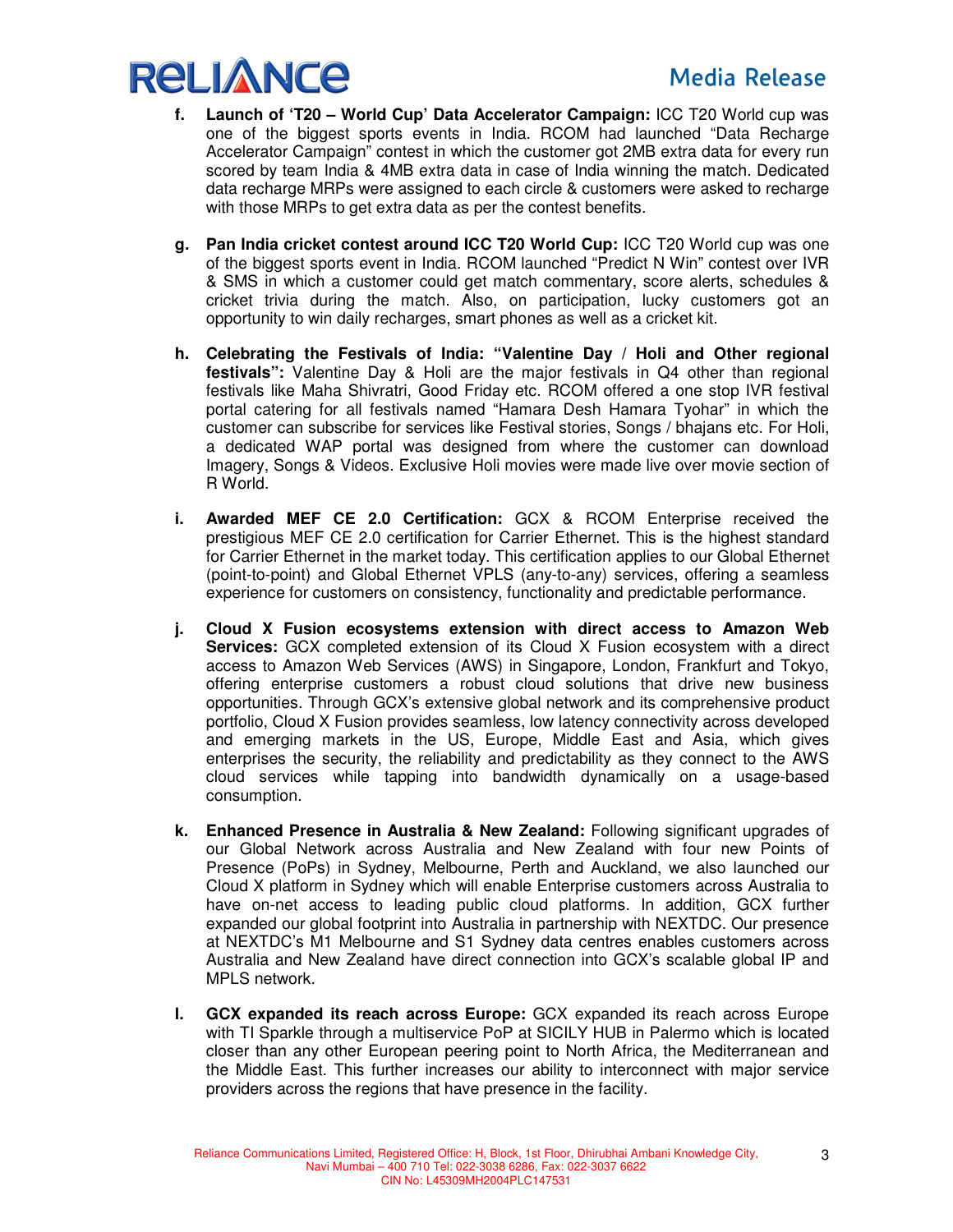

#### **About Reliance Communications**

Reliance Communications Limited founded by the late Shri Dhirubhai H Ambani (1932-2002) is the flagship company of the Reliance Group. The Reliance Group had a net worth in excess of Rs. 93,500 crore (US\$ 14.1 billion), cash flows of Rs. 10,200 crore (US\$ 1.7 billion), net profit of Rs. 4,700 crore (US\$ 0.8 billion).

Reliance Communications is India's foremost and truly integrated telecommunications service provider. The Company has a customer base of over 111 million including over 2.6 million individual overseas retail customers. Reliance Communications corporate clientele includes over 39,000 Indian and multinational corporations including small and medium enterprises and over 290 global, regional and domestic carriers.

Reliance Communications has established a pan-India, next generation, integrated (wireless and wireline), convergent (voice, data and video) digital network that is capable of supporting best-of-class services spanning the entire communications value chain, covering over 21,000 cities and towns and over 400,000 villages. Reliance Communications owns and operates the world's largest next generation IP enabled connectivity infrastructure, comprising over 280,000 kilometers of fibre optic cable systems in India, USA, Europe, Middle East and the Asia-Pacific region.